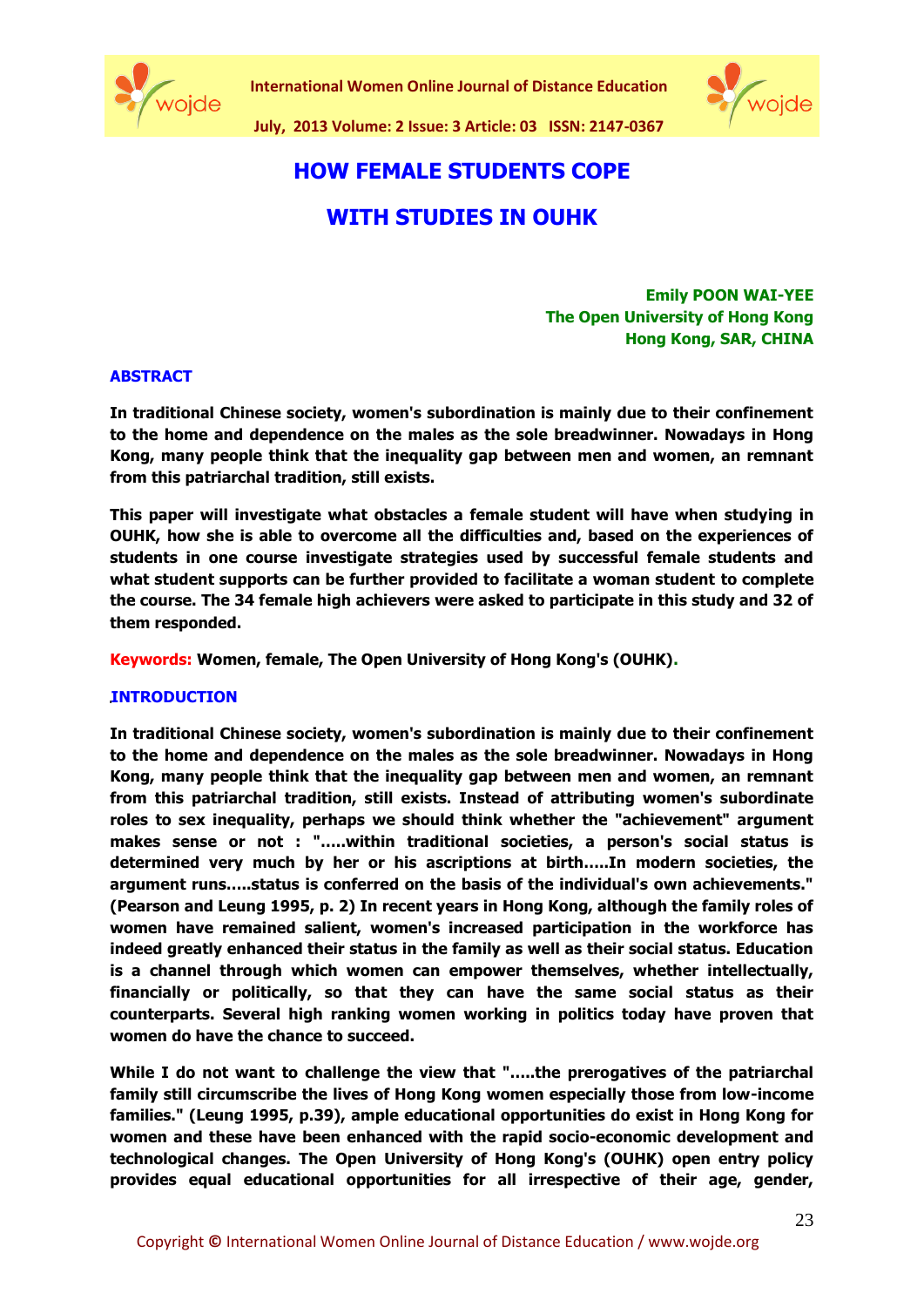



**July, 2013 Volume: 2 Issue: 3 Article: 03 ISSN: 2147-0367**

**qualification or class. According to the statistics, OUHK has more or less the same number of male and female students this year (12359 and 12477 respectively). Last year, 1149 male students and 1026 female students graduated This shows quite an even distribution of the two sexes since it is at least partly brought about by the fact that in recent years OUHK has introduced more traditionally female-oriented courses (like the primary education and nursing programmes) than before and women have also become more eager to take courses that were originally male-dominated, such as courses in business administration. It is not that a woman is deprived of the studying opportunities, but for a woman to succeed, she needs to have the diligence, determination and perseverance to jump over all the hurdles in front of her.**

#### **GOAL OF STUDY**

**This paper will investigate what obstacles a female student will have when studying in OUHK, how she is able to overcome all the difficulties and, based on the experiences of students in one course investigate strategies used by successful female students and what student supports can be further provided to facilitate a woman student to complete the course. Questionnaires (please see the appendix) were sent to female students of a translation course, namely AC254C Fundamentals in Interpreting, which was presented in October 1998. From the academic results of this course, it is found that female students performed better than the male students. In a course with enrolment of 120 females and 40 males, only 2 of the 36 higher achievers who got Pass 1 or 2 (pass with distinction or credit) are male. The main research questions asked include:**

- **Are there any common patterns in the family backgrounds of high achieving female students, including financial status, family support and authority to make decisions?**
- **What motivate female students to pursue higher education?**
- **How did they study this course?**
- **What are the reasons responsible for their success in this course?**

#### **METHOD**

#### **Participants**

**The 34 female high achievers were asked to participate in this study and 32 of them responded.**

#### **Data Source**

**A 29-item questionnaire was developed to find answers to the research questions. Students were asked to tick boxes to show their choices. The questionnaire was sent to all the female high achievers. The response rate was 32 out of the 34 questionnaires sent.**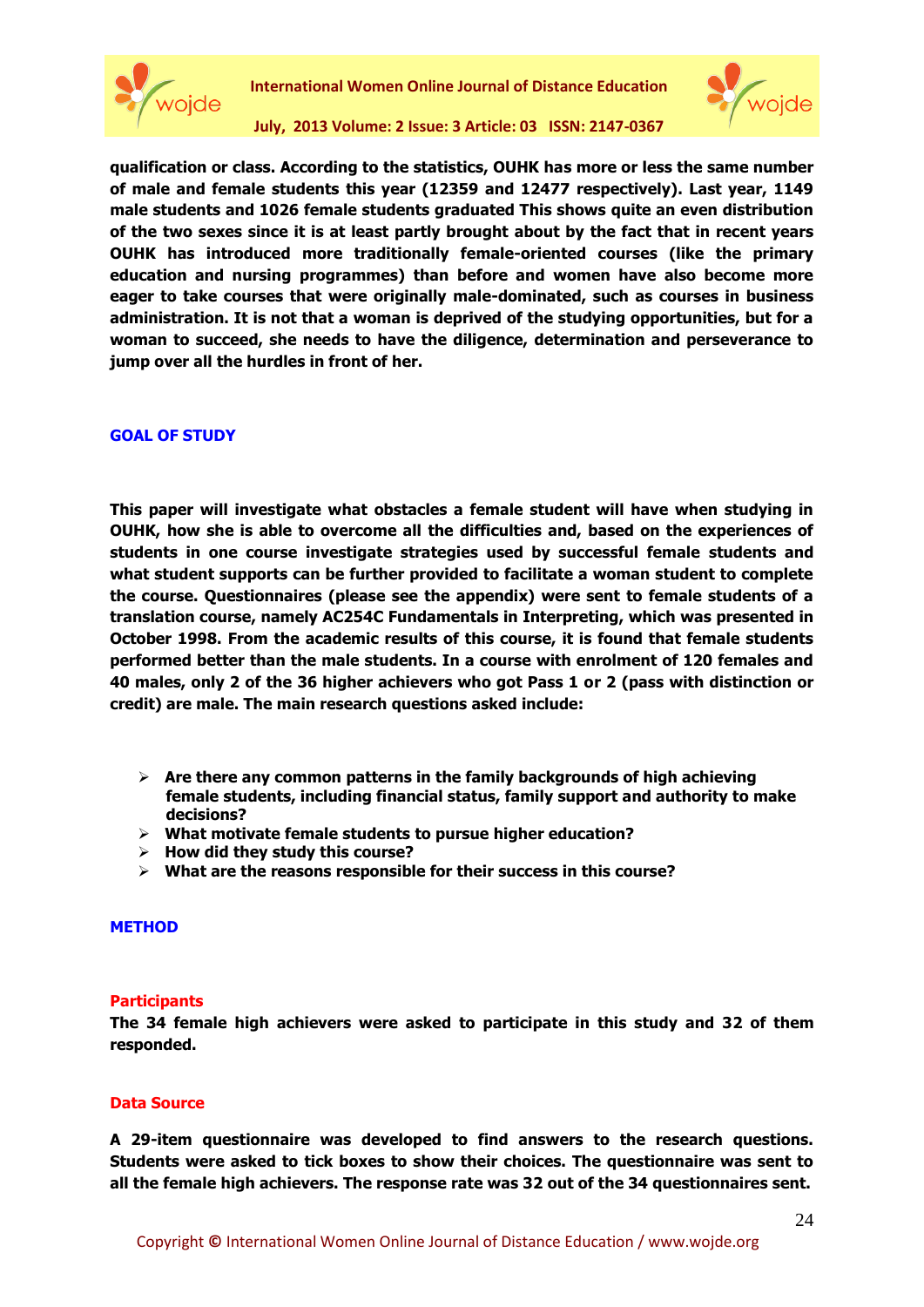



**July, 2013 Volume: 2 Issue: 3 Article: 03 ISSN: 2147-0367**

# **RESULTS**

**Due to space restrictions, the results of three of the research questions have been presented in detail. The remaining results have been summarised on page 5.**

**Question I: To what do you attribute the good results you got in this course?** 

**a) I liked studying, so I worked hard to achieve academic excellence.**

**50%**

**b) Others**

**The examination was easy. (2 students)**

**I had great interests in this course. (2 students)** 

**My tutor was supportive. (1 student)** 

**I had high language proficiency. (3 students)**

**I liked reading and reading was good for me. (1 student)**

**While doing the housework, I listened to radio to broaden my horizons. (1 student)** 

**I cooked simple food so as to save time. (1 student)** 

**I slept late at night so as to save time. (1 student)**

## **37.5%**

**c) My work experience or job nature helped me to achieve a good performance.**

# **34.4%**

**d) I had great determination to succeed, so I struggled to overcome the difficulties I encountered and arrange my time properly.**

## **31.3%**

**e) I had great motivation to build up my career and professional development.**

**28.1%**

**f) My family members gave me great support.**

**25%**

**g) I put a lot of time and efforts to do the training required in this course.**

**21.9%**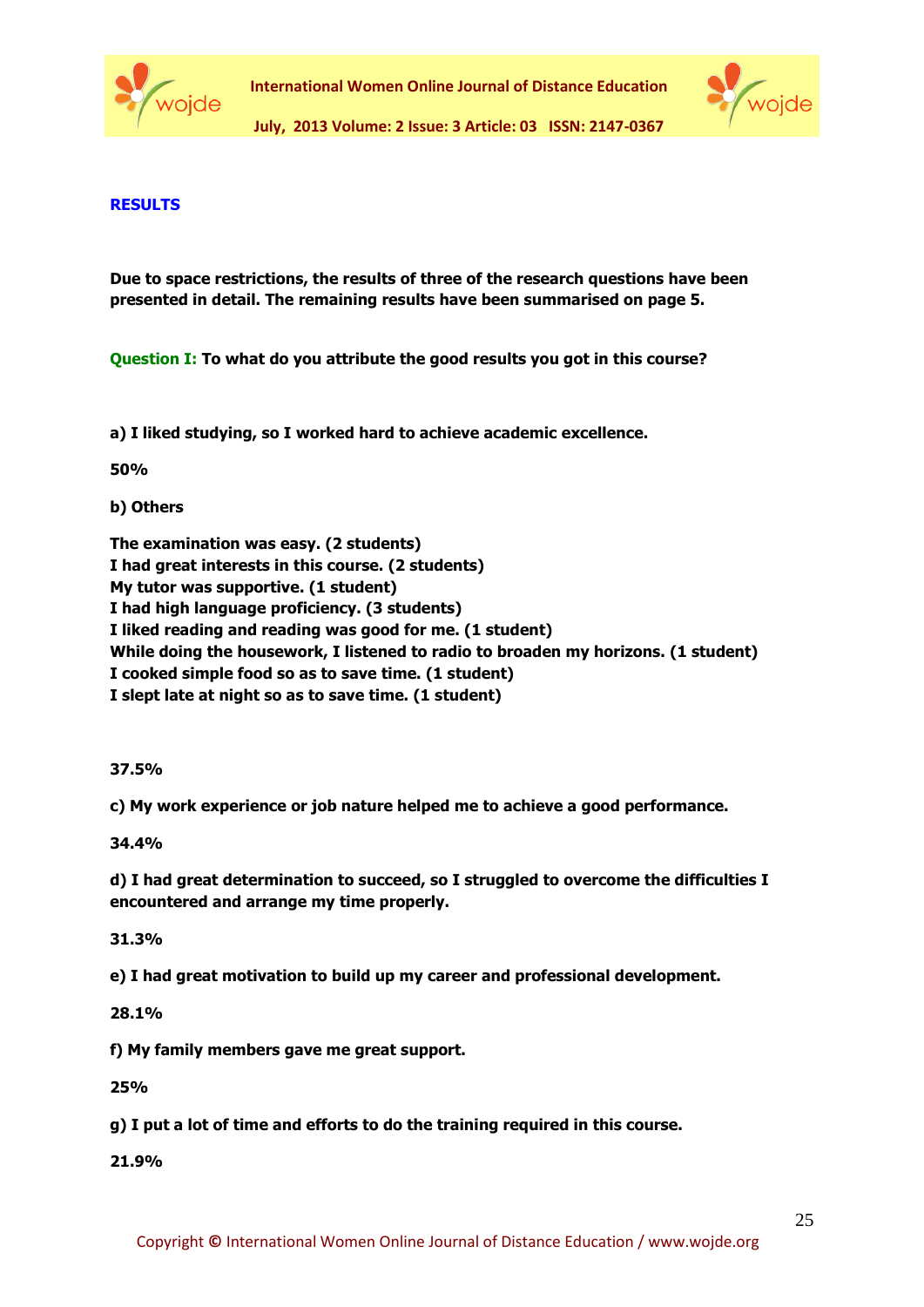



**July, 2013 Volume: 2 Issue: 3 Article: 03 ISSN: 2147-0367**

**h) I knew how to combine my family responsibilities with my academic commitments.**

**15.6%**

**i) I was not satisfied to just remain a housewife or do a job of low position.**

**9.4%**

**Hardworking, great motivation and determination are always the keys to success. However, first of all, women need to develop an interest in studying. Otherwise, they will not persevere at resolving all the problems that confronts her and they will lack the drive to study hard. They also attributed their success to family members giving support, so that a student can study seriously in spite of the other burdens**

**Question II: What were the main obstacles to your study in this course?**

**a) I did not have enough time to practise interpretation at home.**

**62.5%**

**b) I was hindered by my language definiency.**

**43.8%**

**c) Others**

**I did not take any translation course before. (1 student) OUHK did not offer sufficient laboratory tutorials for students. (1 student) I did not know how to find some extra studying materials other than that provided by OUHK. (2 students) I was not familiar with the current affairs. (3 students) I needed to put more effort to master the skills. (1 student ) I felt idle. (1 student) My self discipline is low. (1 student).**

**31.2%**

**d) I did not have a quiet place at home to do the tape recordings or practise interpretation.**

**21.9%**

**e) I was too busy to attend the tutorials.**

**21.9%**

**f) I played an important role in the family and did not have enough time to study.**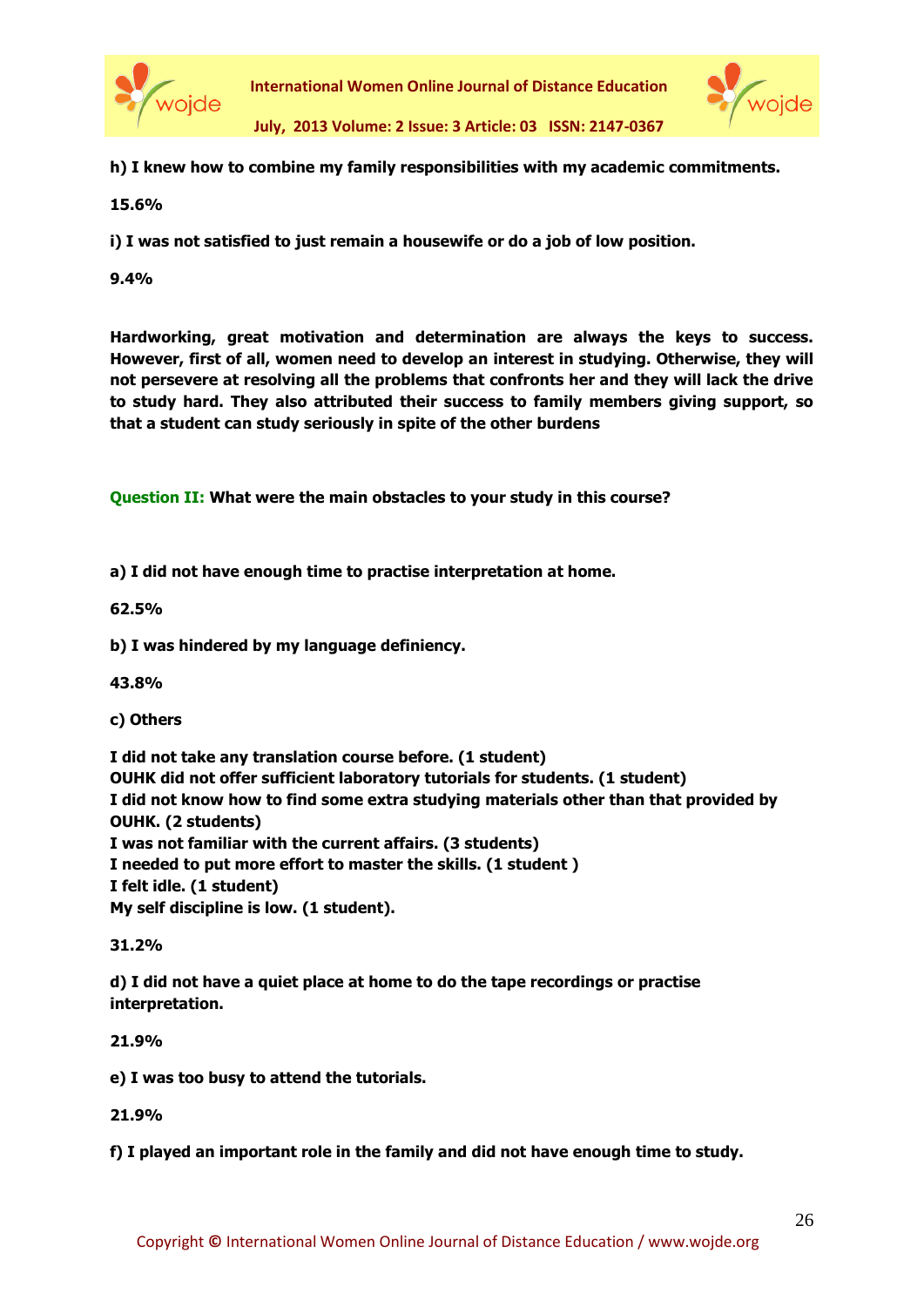



**6.3%**

**The two main obstacles for students are items a and e. There are many methods of improving one's language ability, however it is a long term process to which students need to pay efforts. To get improvement, students must find ways to squeeze time to do more practice (this will be discussed in Question III), even if they are very busy. In other items also discussed here, some suggestions about solving the problems will be given.**

**Question III: How did you squeeze time to train yourself on interpretation?**

**a) I joined the social activities as less as I could so as to save time for studying**

**25%**

**b) When I was travelling on vehicles, I made use of the time to read more and/or listen to cassette tapes/radio to improve myself.**

**15.6%**

**c) I need to finish the housework first before I did the studying very late at night.**

**15.6%**

**d) I employed someone to clean the house for me (whether on full time or part time basis), so that I could have more time to do the studying,.**

**12.5%**

**e) I made use of the lunch break to read more and/or listen to cassette tapes/radio to improve myself.**

**9.4%**

**f) Others**

**I woke up earlier to do the studying. (1 student) I switched from full time to part time job. (1 student)**

**I encouraged my family members to watch English TV programs together.(1student)**

**9.3%**

**g) I need to help my children with their homework first and waited until they had gone to bed before I did the studying.**

**6.3%**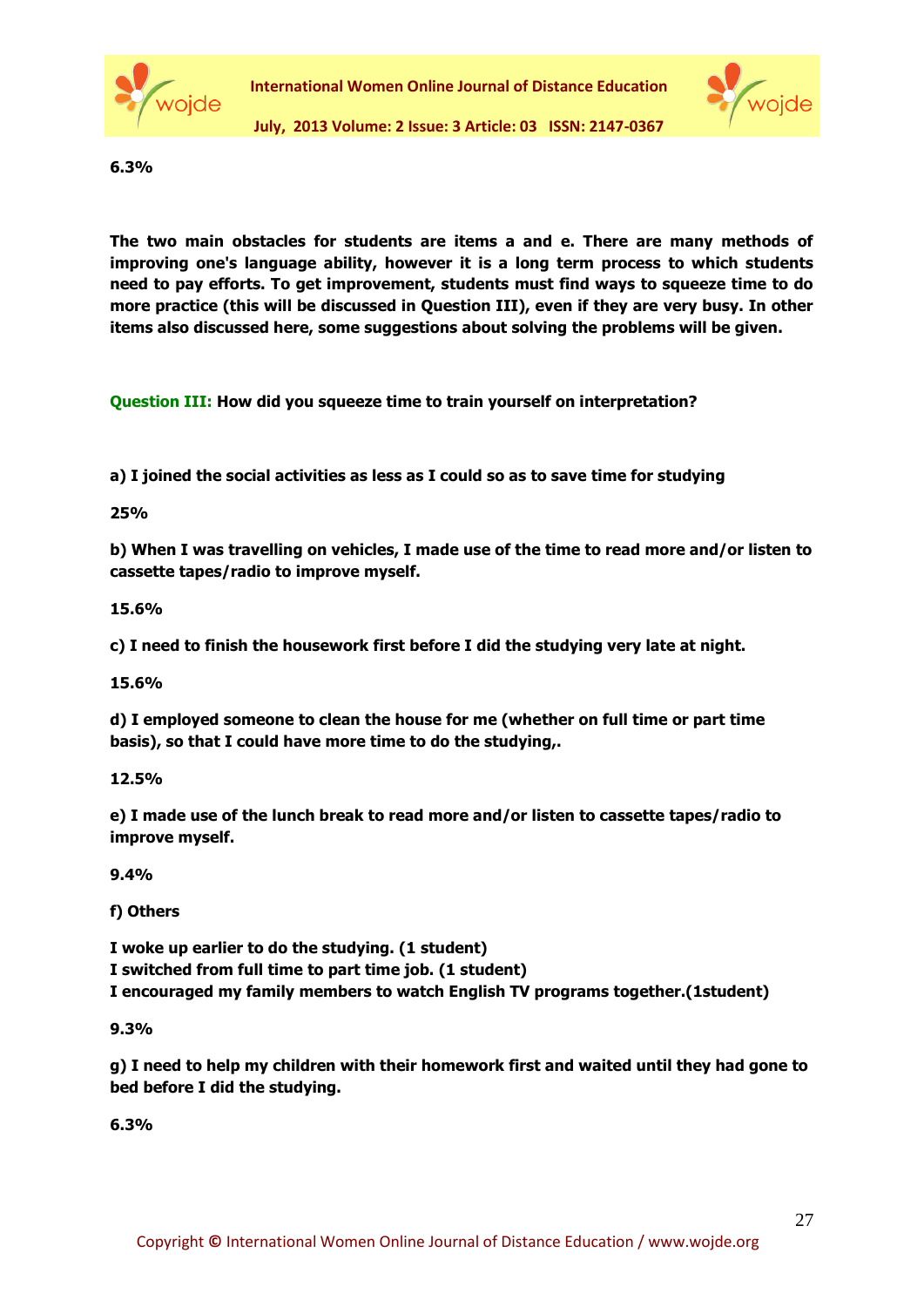



**July, 2013 Volume: 2 Issue: 3 Article: 03 ISSN: 2147-0367**

**The methods suggested in the above items and most probably in addition to the flexible mode of studying in the open system can help women overcome the barriers which have prevented them from returning to education. For women to return to school, they often have to make sacrifices, such as to go to bed late and to make full use of their spare time etc, without affecting their family and work. To find ways to balance one's studies and other responsibilities is often the best solution though the burden is much heavier.**

#### **Summary of Other Results**

**From the questionnaires, some of the responses from students are noteworthy and are summarised as below :**

- **25% of the students, among whom 18.8% had children, were married.**
- **71.9% of the students said that when they were young, their parents had enough money to provide education to all sons and daughters, 25% said their parents did not. Only 6.3% of the students said that their parents chose to provide education to sons first before daughters.**
- **62.5% of the students could control household decision-making, though some of them expressed that it was equal decision-making power between themselves and their husband and/or parents.**
- **Many students (96.9%) were of the opinion that the flexible studying mode at OUHK suited them.**
- **18.8% of the students did not pursue higher education at earlier age because the family did not have enough money to afford it or they got poor academic results so that they were rejected by other tertiary institutions. Some (15.6%) said they had needed to take up family responsibilities.**
- **Some (15.6%) said their husband shared the family responsibilities with them while a small number (12.5%) said their parents took up most of the family responsibilities. The family members supported their studies at OUHK by trying to respect their decisions and interests (37.5%) and they thought that a woman nowadays was more protected if she had a higher educational level (18.8%).**
- **71.9% of the students were interested in interpretation. 62.5% of them could have their language abilities improved through this course. 25% said the course was job-related.**
- **To improve themselves in the course, 75% of the students tried their best to attend the tutorials. 62.5% tried to read more newspapers and magazines while 59.4% spent time to listen more English in television or on radio so as to polish their pronunciation and listening/interpretation capability.**

#### **DISCUSSION AND IMPLICATIONS**

**This study examined some feelings and beliefs about their studies of the female high achievers in one OUHK course. The purpose was to investigate how they were affected by their family and how they could balance the burden of study, work and family responsibilities. It was also intended to find out some important ingredients to women's educational success and how female students can be helped by OUHK to lessen their burden.**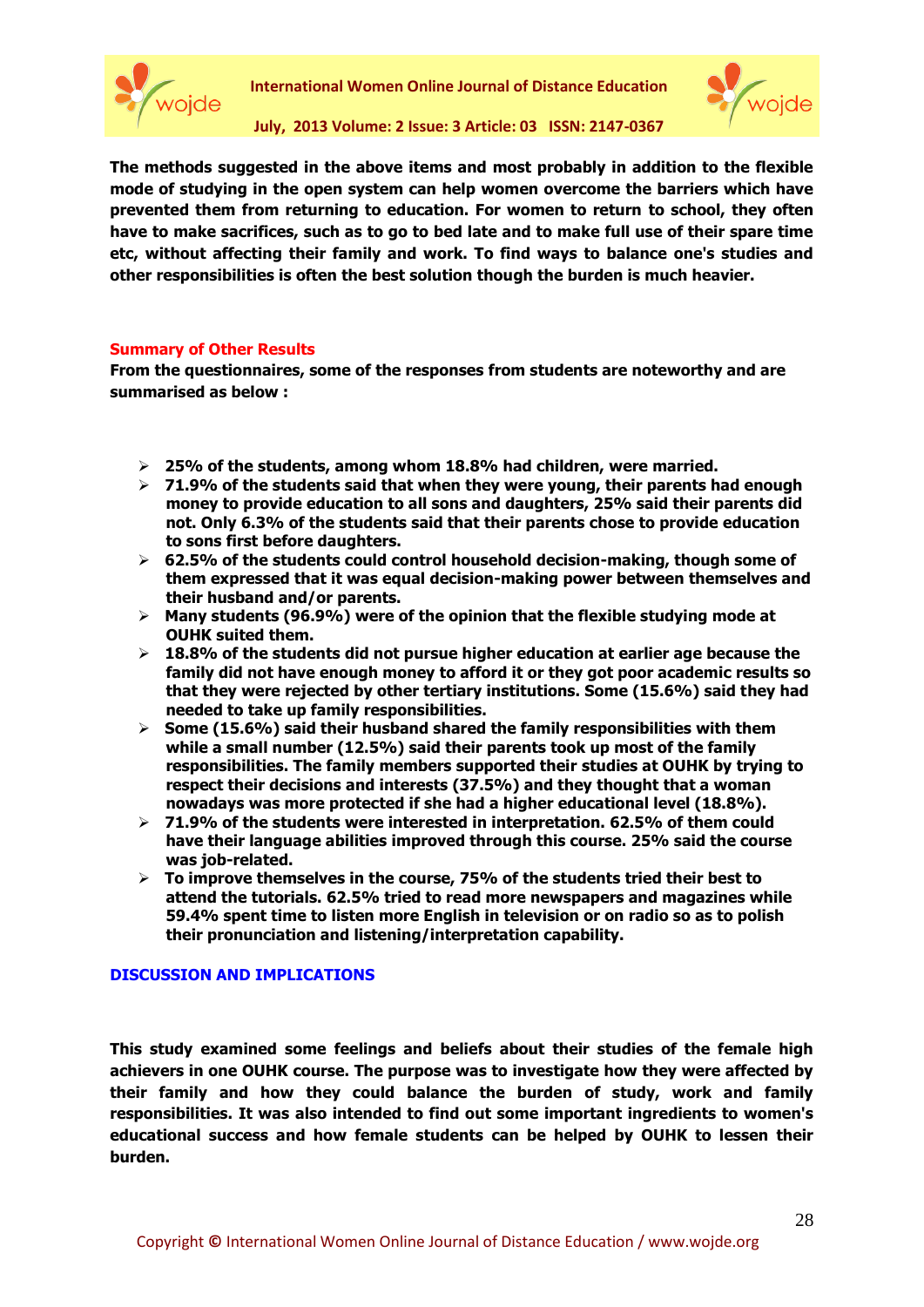



**July, 2013 Volume: 2 Issue: 3 Article: 03 ISSN: 2147-0367**

**From the above results, the patriarchy in traditional society seems to have little effect on the new generation of women. The women's husbands, parents and families appeared to support the shift of the woman's values from restriction to housework to include career development. The desire to build up their careers was one of the reasons why these students persevered with their courses.**

**To have the desire to build up their career does not mean women are willing to sacrifice their family, as in a Chinese society, women still identify themselves as having the primary responsibility to care for their family. However, the burden can be greatly reduced by ways of employing domestic helper, shifting from full time to part time job or sharing of responsibilities with husband etc. From the outcomes in this study, it is noticed that students as many as 71.9% were unmarried and those who were over 31 and unmarried comprised 50% of the total students. Of the 25% who were married, only 18.8% had children and none of them had more than 3 children.** 

**Therefore, late marriage and low rate of fertility may be also two of the reasons responsible for women's success in modern society. However, for those who have family commitments (whether married or unmarried), they need to find ways to balance their studies with their family duties.**

**To climb up the ladder of success, a woman has to pay as much the efforts as a man does. For a practical course like interpretation, students have to spend a lot of time on practical training as "the interpreter training course should concentrate on the methodologies and techniques that would be used by professional translators." (Golden 1995, p. 1075) That means a student has to dedicate a large part of her time to train herself in various aspects like listening comprehension, discourse analysis methods, note taking strategies and sentence reconstruction skills etc.** 

**Some people think that in a language course like this, female students usually get better results than male students because women are born with better language abilities. However, interpretation is something more than the manipulation of languages. It has been correctly pointed out by Cheng that "an interpreter has to have a logical and analytical mind, good short-term memory, composure, broad general knowledge, and a firm grasp of cultural background of the countries of his working languages." (1995, p. 465) The results of this study show that for a woman to succeed, it depends on what she determines to achieve, how much efforts she is willing to pay (including drawing a plan to fulfil all her commitments).**

**From the results of Question II shown on pages 3-4, many students claimed that they had problems finding a quiet place at home to practise interpretation and attending the tutorials (this may due to the reason that they could not turn up at a fixed time), to help ease the burden of female students, it is helpful for the university to provide self- training facilities to them, so that they can do the training at a time convenient to them. In the long run, OUHK should have more sophisticated laboratories, not only to meet the**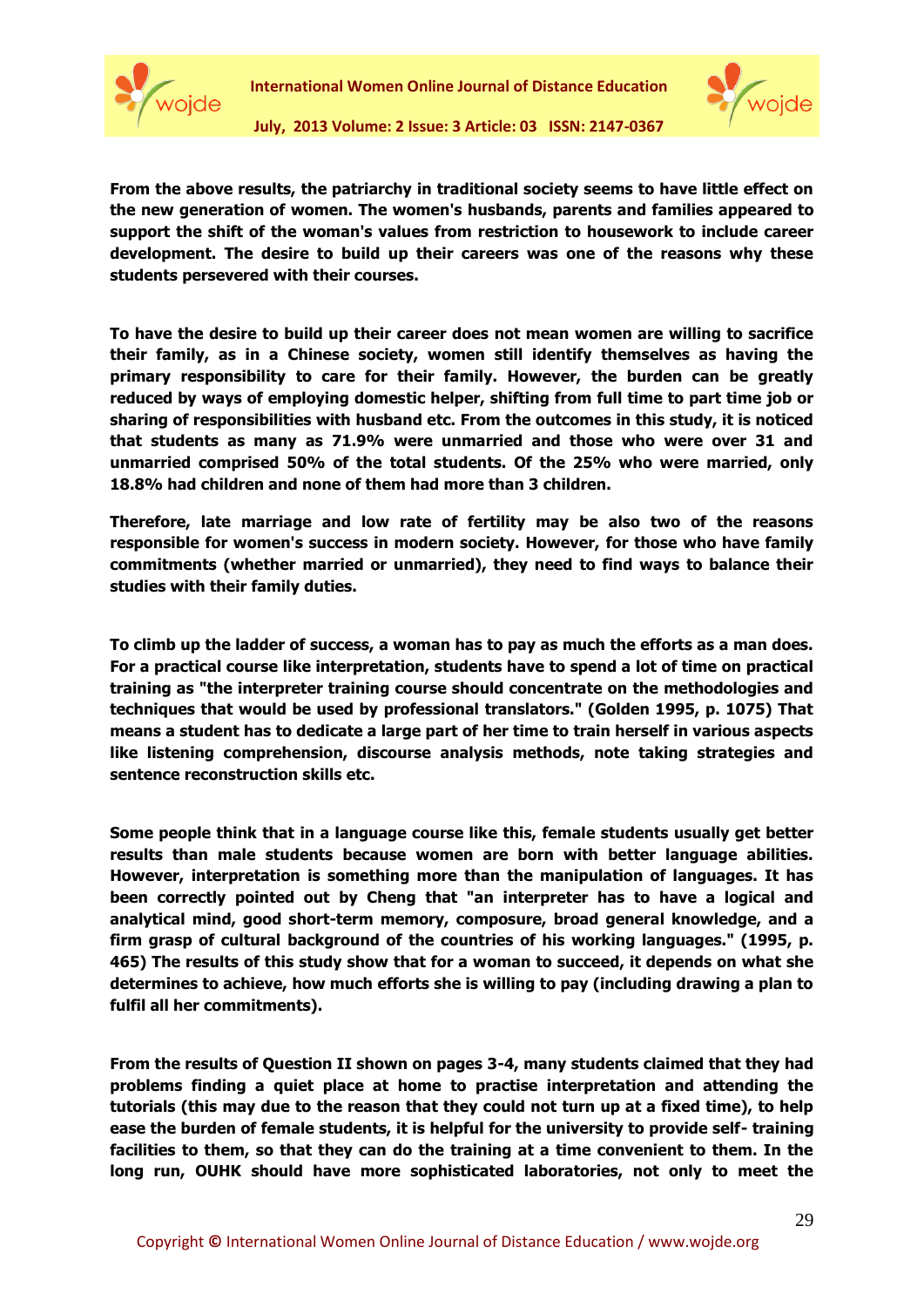



**July, 2013 Volume: 2 Issue: 3 Article: 03 ISSN: 2147-0367**

**demands of new courses, but also to allow its students to book the laboratory for doing interpretation with the tutorial materials at any time they like. If they have problems with the interpretation techniques etc, they can consult their tutors through telephone counselling.**

**Some students expressed that they did not know how to do research and their knowledge of current affairs was poor. To help students to develop the ability of self-learning, each student can take turn to give a talk on a heated topic of around 20 minutes, another student will interpret what he says.** 

**The interpreter will be informed of the topic by the speaker beforehand, so that both of them will do some preparation work. By this way, they will be trained on how to do research through which they can familiarise themselves with the subject matter as well as the bilingual usage of terms and terminology relevant to that topic.** 

> **With the establishment of an open learning institution, Hong Kong women's opportunities of receiving education are greatly enlarged as "open university is people university ….. within the reach of everybody in all corners of the nation or for that matter of the entire world….." (Hommadi 1997, p. 12) No woman should regard herself as subservient to the males. In fact, her future is in the hands of herself, not anybody else.**

**Editor's note: This article published in TOJDE with the same title in TOJDE April 2002 ISSN 1302-6488 Volume: 3 Number: 2 issue. The aim of republishing it is to be inform intWOJDE readers' "How was important seeing distance education for women learners and how was reseached 10 years before around the corner of the world". E.D.** 

# **REFERENCES**

**Cheng, Y. P. (1995) 'Interpreting', in Chan S. W. and Pollard D. E. (eds.) An Encyclopaedia of Translation, Hong Kong: Hong Kong Chinese University Press.**

**Evans, T. (1994) Understanding Learners in Open and Distance Education, London: Kogan Page.**

**Golden, S. (1995) 'Professional Translator and Interpreter Training Programmes', in Chan S. W. and Pollard D. E. (eds.) An Encyclopaedia of Translation, Hong Kong : Hong Kong Chinese University Press.**

**Hommadi, A. H. (1997) Open University Retrospect & Prospect, Delhi: Indian Bibliographies Bureau.**